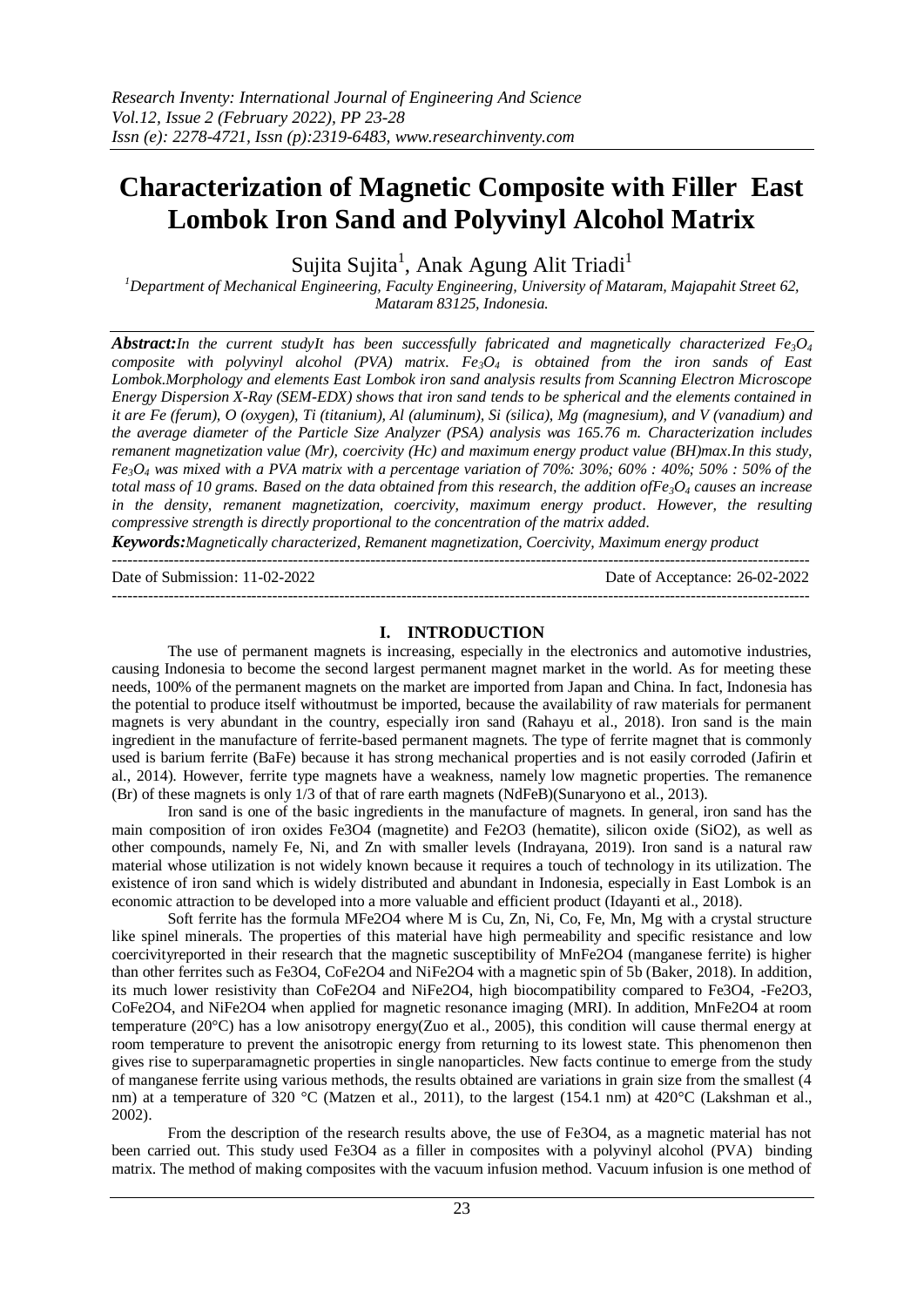making composite materials with the working principle of utilizing atmospheric pressure as a means of suppression. Vacuum Infusion has inlet (in late) and outlet (out late) with the amount as needed. The in late channel is used as the resin inflow, while the late out channel is used as the resin outflow. So that no air is trapped in the PVA matrix fluid, resulting in reduced voids in the composite.

This study aims to determine Characterization of mechanical and magnetic properties, composite magnetic material with Fe3O4 filler, and PVA matrix. The mechanical properties to be tested are density and compressive strength. The magnetic properties to be tested are remanent magnetization value (Mr), coercivity (Hc) and maximum energy product value (BH)max.

In the current study, the effects of the effect of weight variation (%Wt) of Fe3O4 filer and PVA binding matrix on the characteristicsof mechanical and magnetic properties, composite magnetic. In this work, the matrix used is polyvinyl alcohol (PVA) because the adhesive matrix does not require high heating temperatures during the mixing process. The average temperature for dissolving the matrix is less than 25 C. In addition, the matrix has good durability and chemical resistance (Cahya Rahayu et al., 2018).

## **II. EXPERIMENTAL PROCEDURE**

## **1.1 Preparation of Fe3O4 particle.**

The iron sand available in Poh Gading village, East Lombok district, Indonesia.Coprecipitation method is one type of wet chemical method used to synthesize Fe3O4. In the synthesis process, precursors in the form of anhydrous metal salts are used as a source of metal ions and basic hydroxide compounds such as NaOH and KOH act as coprecipitant. Coprecipitation method is a synthesis method which has the simplest synthesis step and does not require high temperature treatment ( $T < 120$ <sup>0</sup> C) for the synthesis of Fe3O4 samples. There are 3 main stages of the coprecipitation synthesis method. First, the preparation of the precursor metal salt solution. If the source of Fe ions is iron sand, the anhydrous precursors FeCl3.6H2O and FeCl2.4H2O are not used. Making a solution of Fe<sup>2+</sup>/Fe<sup>3+</sup> from iron sand is by dissolving iron sand with 12M HCl at a temperature of  $\pm 70$  ° C. Second, the reaction for the formation of Fe3O4 through an alkaline reaction. The Fe solution was dropped into the coprecipitant solution while being stirred at a T-synthesis temperature  $< 120<sup>o</sup>$  C. Third, the process of washing Fe3O4 nanoparticle slurry and then oven at 90 $^{\circ}$  C for 4 hours.

The control carried out on the synthesis parameters, such as synthesis temperature, stirring rate, and coprecipitant concentration, will affect the particle size of Fe3O4. In general, the mass of Fe3O4 nanoparticles produced is the largest compared to other synthesis methods. The weakness of the coprecipitation method is that the grain size distribution of the nanoparticles tends to be large and the polydisversivity of the particles is small. Nanoparticles easily agglomerate. The solution is to functionalize the surface of the nanoparticles by adding a capping agent in the form of oleic acid, as illustrated in Figure 1.



**Figure1. The synthesis process of Fe3O4 by coprecipitation method with capping agent oleic acid**

# **1.2 Magnetic composite material preparation.**

The process of making magnetic composite materials in this study was carried out usingthe vacuum infusion method. Vacuum infusion is one method of making composite materials with the working principle of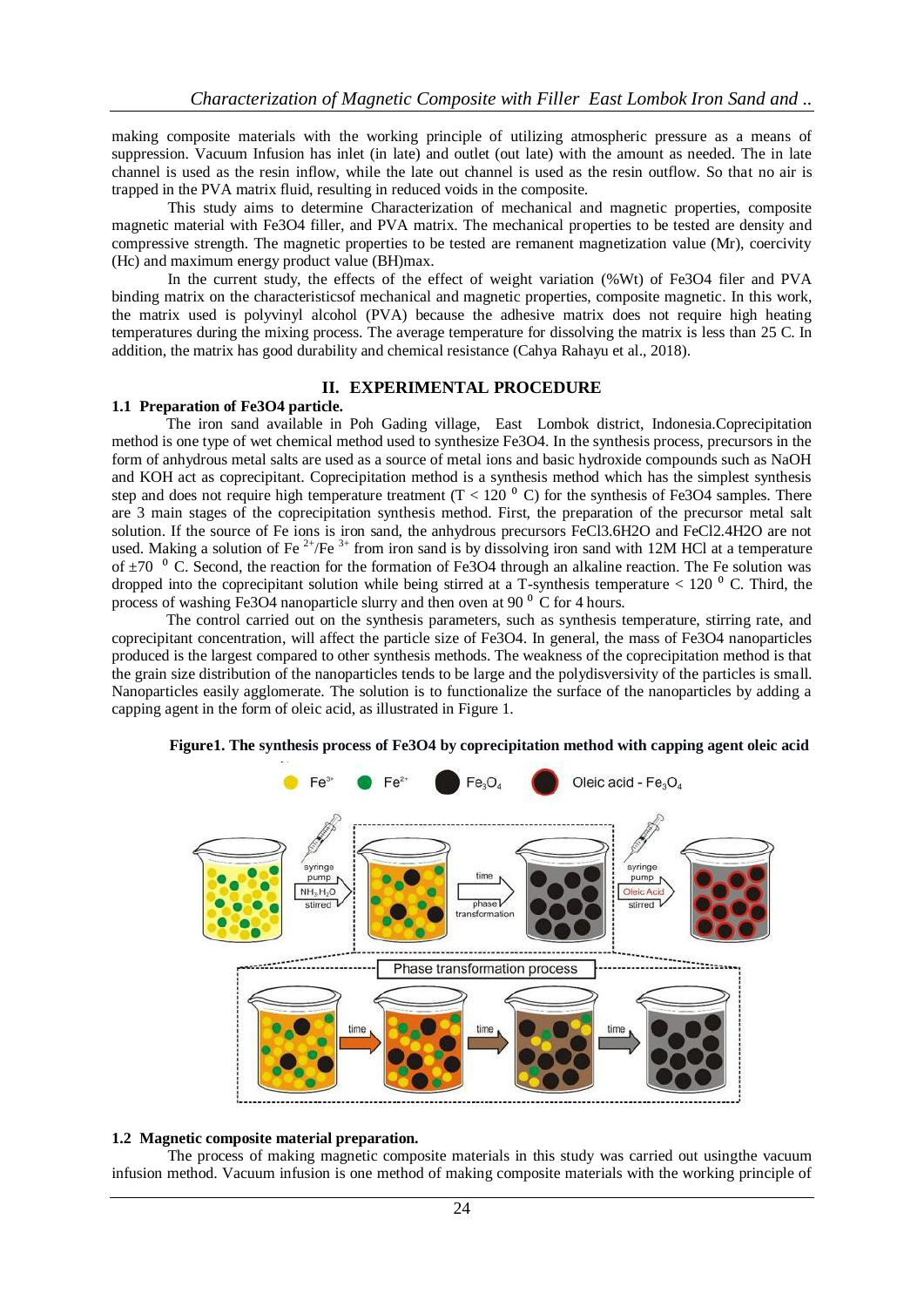utilizing atmospheric pressure as a means of suppression. Vacuum Infusion has inlet (in late) and outlet (out late) with the amount as needed. The in late channel is used as the resin inflow, while the late out channel is used as the resin outflow. So that no air is trapped in the PVA matrix fluid, resulting in reduced voids in the composite. The stage preparation of pulverizing Fe3O4 up to a size of 70 m using a planetary ball mill. Fe3O4 . particles mixed with Polyvinyl Alcohol (PVA) binder matrix with variation of composition percentage by weight (% Wt) : 70%: 30%; 60% : 40%; 50% : 50% of the total mass of 10 grams. The mixing process with the wet mixing method uses aquades. The sample mixture that has dried is then compacted (dry pressing) at a pressure of 120 kg/cm2 using a compacting machinea digital and magnetized solenoid using an NdFeB permanent magnet with a flux density of 1 Tesla to orient the spin orientation. After that, the sample was allowed to stand for 24 hours for the maturation process of the bond structure (age hardening) to obtain a hard and strong sample.

## **1.3 Procedure for characterization of composite magnetic materials.**

In this study, the weight percentage of Fe3O4 and the PVA binder matrix was varied, so that the mechanical and magnetic characteristics of the magnetic composite material being studied were varied. Testing of mechanical properties in the form of density measurement, compressive strength and observations with a scanning electron microscope (SEM) microstructure, as well as the distribution of Fe3O4 particles in the composite. Meanwhile, magnetic testing was carried out using a permagraph to determine the value of the magnetic parameters which included: remanence (Br), coercivity (Hc) and maximum energy product (BHmax). Then an analysis of the mechanical and magnetic property trend data was carried out as a function of weight percentage variation (% Wt) of the PVA matrix.

#### **III. RESULTS AND DISCUSSION**

#### **3.1. Characteristics mechanical properties of material magnet composite Fe3O4**

The percentage variation (%wt.) of PVA used in the manufacture of Fe3O4 magnetic composites affects the mechanical properties. Particle distribution image results show different results for each variation percentage weight (% Wt) of PVA. The image of the distribution of Fe3O4 particles with variations in PVA concentration in Figure 4. shows results that are not much different from one another. The PVA matrix appears to be evenly distributed over the entire sample surface, although at higher matrix concentrations more pores/cavities are found. The figure shows that the PVA function as a binder shows good results because it does not agglomerate. The density shown also shows results that are not much different. Sample variation with PVA percentage 30% wt., 40% wt., and 50% wt. respectively, showed density values of 4.74, 4.62, and 4.47 g/cm<sup>3</sup>. The density of the composite is influenced by the density of the Fe3O4 particles. The density of Fe3O4 particles is greater than the density of the polyvinyl alcohol (PVA) matrix. The higher the percentage of PVA weight (the smaller the percentage of Fe3O4 particle weight) then the density of the specimen will decrease.However, the opposite trend was shown by the compressive strength. The compressive strength actually increased with the addition of PVA concentration with the results of 4, 7, and 16.5 Kg/cm<sup>2</sup>, as shown in Figure 2. The PVA matrix in the composite magnetic material acts as a binder for Fe3O4 particles, reinforcement, the secondary part that holds the load, so that the size of the compressive strength of the composite material is highly dependent on the percentage of weight of the matrix that forms it.



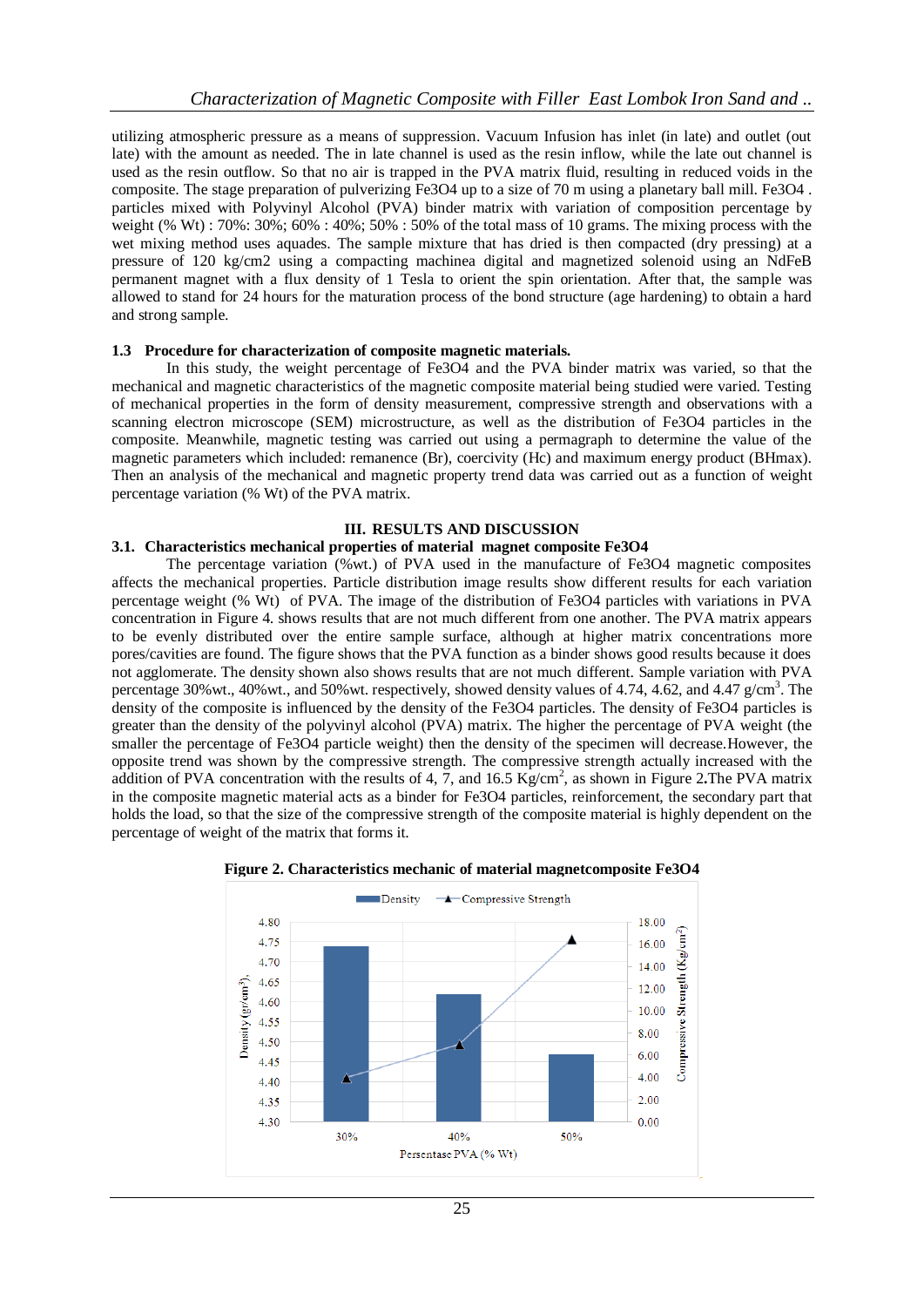# **3.2. Characteristics magnetic properties of material magnet composite Fe3O4**

The tendency to decrease the magnetic properties (magnetic remanence (Mr), coersivity (Hc) and maximum energy product (BH) ) is influenced by the variation in the percentage (% Wt) of the PVA matrix. Based on SEM observations, the PVA matrix agglomerates and has more pores along with the subtraction of particle Fe3O4 weight percentage (%Wt).Changes in the characteristics of magnetic properties due to changes in the percentage weight of the PVA matrix are shown in Figure 2.The magnetic remanence (Mr) of the specimen is: 3.79, 3.45, 3.25 kG, coersivity (Hc) is : 96, 67, 15 kA/m and the maximum energy product (BH) is  $: 5.57, 4.95, 0.34 \text{ KJ/m}^3$ , at weight percentage of PVA: 30%, 40% and 50%Wt, respectively. The characteristics of the magnetic properties of the specimen are influenced by the percentage of Fe3O4 particle weight. The greater the percentage of weight, the characteristics of the magnetic properties also increase, and vice versa. Because Fe3O4 particles are ferromagnetic.



# **Figure 3. Characteristics magnetic of material magnet composite Fe3O4**

## **3.3. Surface morphology of material magnetcomposite Fe3O4 with matrix PVA**

Surface morphology of material composite magnet Fe3O4 with matrix PVA, as shawn in Figure 4. They were examined by using SEM for different modes of the distribution of Fe3O4 particles mechanism occurred in magnet composite with matrix PVA. SEM image clearly in Figure 4. the white PVA matrix particles are seen to be evenly distributed over the entire surface of the sample and no matrix agglomeration is seen. Furthermore, the results of the measurement of the dimensions and density of the variation of the sample show that the addition of the percentage of PVA weight in the sample is inversely proportional to the density of the specimen. This is because PVA has a lower density (3.28  $g/cm3$ ) compared to Fe3O4 particles, which is 7.57  $g/cm<sup>3</sup>$ . The same result is also shown by the compressive strength value.the three samples. The compressive strength increased along with the addition of PVA weight percentage as shown in Figure 2. The PVA matrix appears to be evenly distributed over the entire sample surface, although at higher matrix concentrations more pores/cavities are found.

The Figure 4. shows that the PVA function as a binder shows good results because it does not agglomerate.

In Figure 4. it can be seen that the pores or cavities indicated by the black color are getting bigger and more numerous with the addition of %wt. PVA matrix. Therefore, the resulting magnetic density and remanence trend is also significantly reduced. The characteristic magnetic properties of the magnet composite material sampleis as follows : the magnetic remanence (Mr) of the specimen is: 3.79, 3.45, 3.25 kG, coersivity (Hc) is : 96, 67, 15 kA/m and the maximum energy product (BH) is : 5.57, 4.95, 0.34 KJ/m<sup>3</sup>, at respectively.with PVA weight percentage is 30 %wt., 40 %wt. and 50 %wt. The characteristic mechanic properties, density respectively were of 4.74, 4.62, and 4.47  $g/cm<sup>3</sup>$ , and compresive strength were of 4, 7, and 16.5 Kg/cm<sup>2</sup>.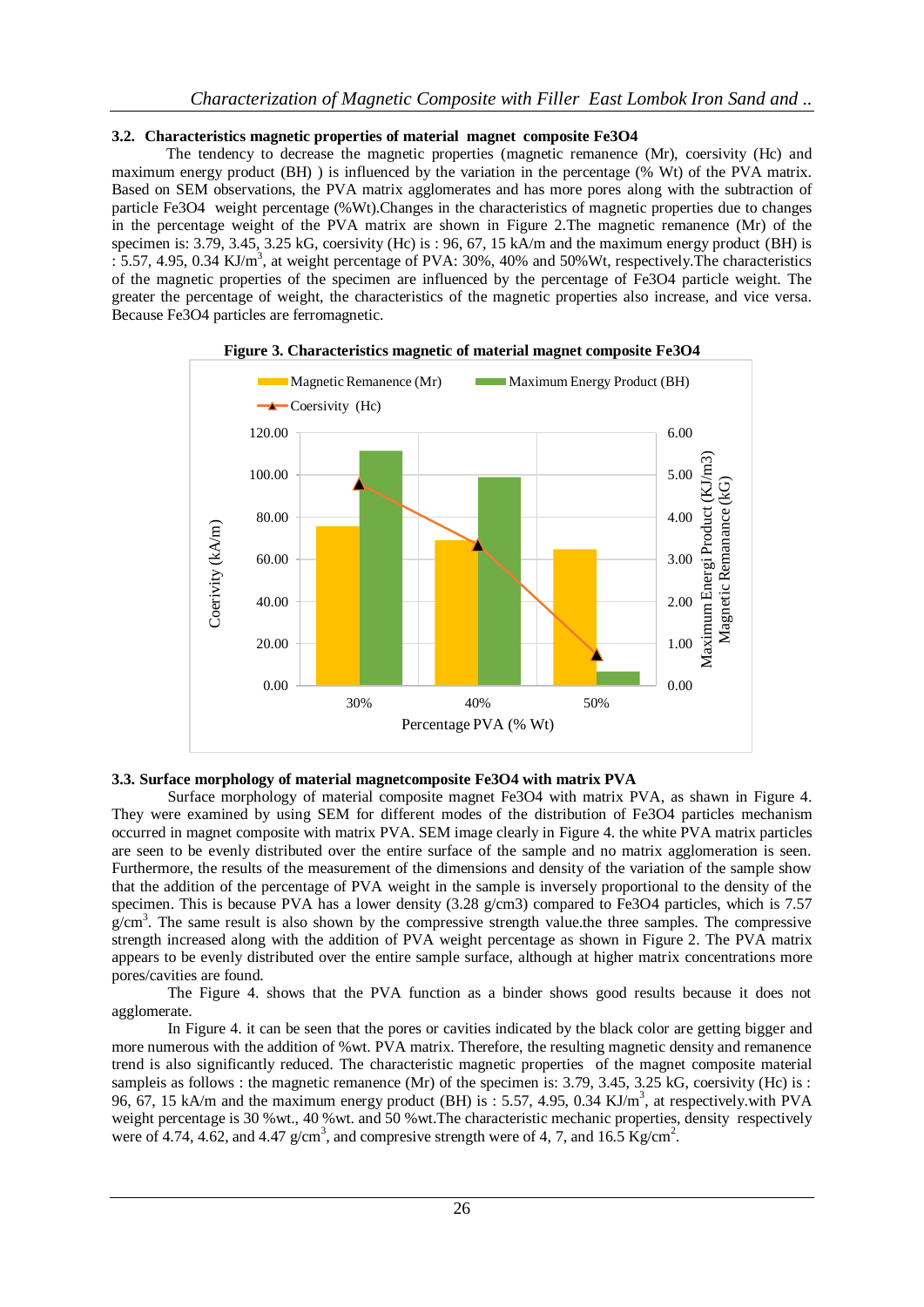

**Figure 4. SEM image of of magnet composite a. PVA 30%, b PVA 40%, c. PVA 50%**

a





 $\mathbf{C}$ 

### **IV. CONCLUSION**

Based on the results of mechanical testing and SEM observations, concluded that the distribution of Fe3O4 particles affects the density of magnetic composite materials with PVA matrix. Matrix PVA has the ability to bind materials magnets well as indicated by the PVA particles that are evenly distributed so that the trend of mechanical and magnetic tend to be more stable, while the particle distribution image, matrix CMC agglomerate so that the resulting density trend is more fluctuating. Addition the composition of Fe3O4 particles in the composite sample causes an increase in density, compressive strength, and magnetic properties (remanence). While the addition of the percentage by weight (%Wt.) of the PVA matrix in the magnetic composite sample caused a decrease in density and magnetic properties, but the compressive strength produced was directly proportional to the concentration of the PVA matrix.

#### **Conflict of interest**

There is no conflict to disclose.

#### **ACKNOWLEDGEMENT**

The authors are grateful to the Directorate General of Higher Education, Ministry of National Education.The intellectual and moral contributions of Prof. DR. Ir. Rudy Soenoko, Msc.Eng., Prof. DR. Eng. Ir. IGN. Wardana, Prof. Dr. Nasmi Herlina Sari, ST., MT. among others towards the success of this work are deeply appreciated.

#### **REFERENCES**

- [1]. Baker, J. F. (2018). Questioning the orbital picture of magnetic spin coupling: a real space alternative. *Physical Chemistry Chemical Physics*, *7*, 1–14.
- [2]. Cahya Rahayu, T. O., Kuncoro, H. S., & Kristiantoro, T. (2018). The Influence of NdFeB Particle Sizes on Density and Magnetic Properties of Hybrid Composite Magnet BaO.6(Fe2O3)/NdFeB. *Jurnal Keramik Dan Gelas Indonesia*, *27*(1), 14. https://doi.org/10.32537/jkgi.v27i1.3973
- [3]. Idayanti, N., Manaf, A., & Dedi. (2018). Magnet Nanokomposit Sebagai Magnet Permanen Masa Depan. *Metalurgi*, *33*(1), 1–18. http://ejurnalmaterialmetalurgi.com/index.php/metalurgi/article/view/433/240
- [4]. Indrayana, I. putu T. (2019). Review Fe3O4 Dari Pasir Besi : Sintesis, Karakterisasi, Dan Fungsionalisasi Hingga Aplikasinya Dalam Bidang Nanoteknologi Maju. *Uniera*, *8*(2), 65–75.
- [5]. Jafirin, S., Ahmad, I., & Ahmad, A. (2014). Carboxymethyl cellulose from kenaf reinforced composite polymer electrolytes based 49% poly(methyl methacrylate)-grafted natural rubber. *Malaysian Journal of Analytical Sciences*, *18*(2), 376–384.
- [6]. Lakshman, A., Rao, K. H., & Mendiratta, R. G. (2002). Magnetic properties of In3+ and Cr3+ substituted Mg-Mn ferrites. *Journal of Magnetism and Magnetic Materials*, *250*, 92–97. https://doi.org/10.1016/S0304-8853(02)00359-1